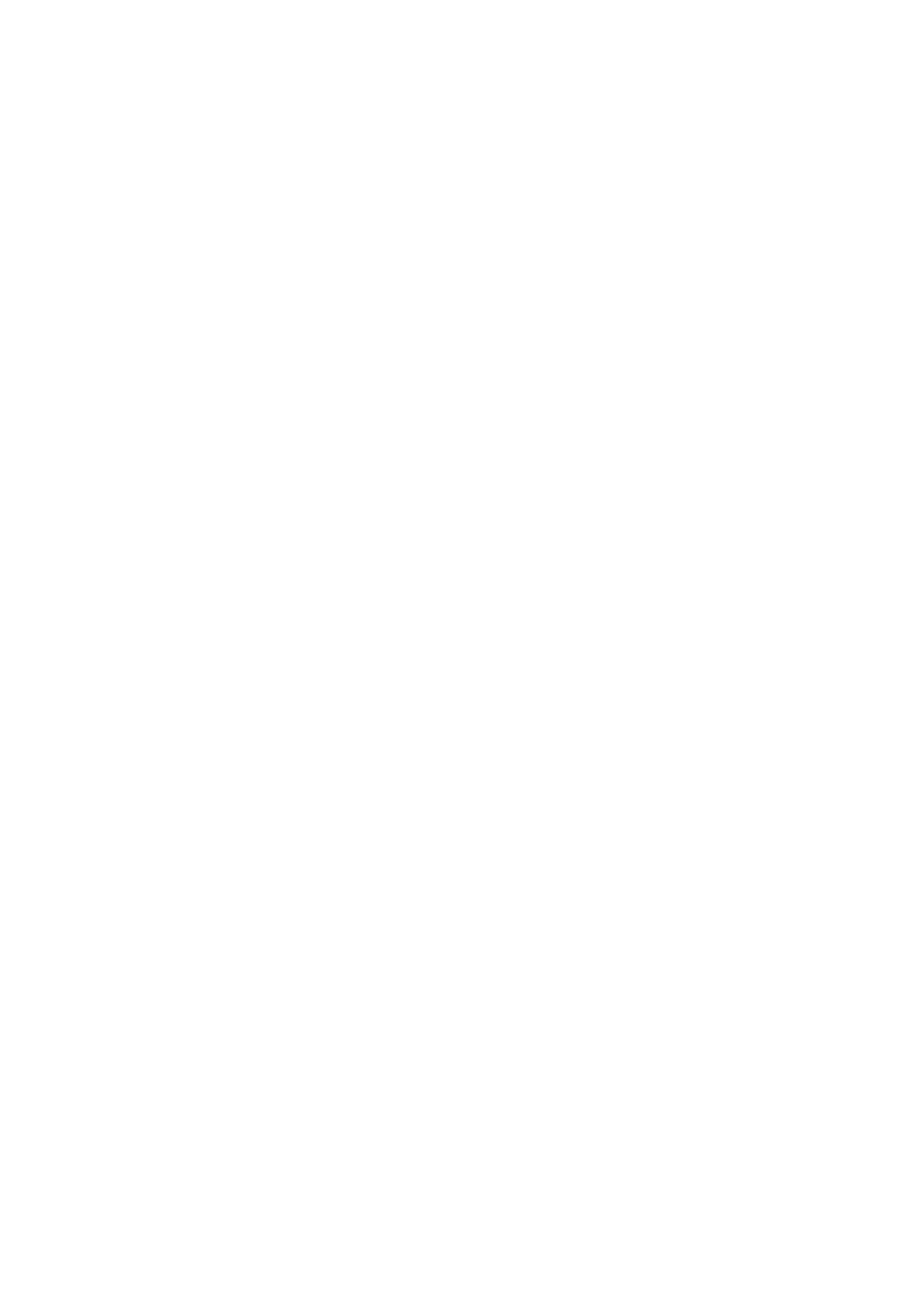amenities, such as gas, water, electricity, heating, a lockable dry storage area and all statutory provisions required to guarantee safe and healthy working conditions. CAMA shall ensure that the Client is not hindered in its work more than can be expected in the normal course of events when executing the work.

- 3. The Client shall be obliged to take the measures referred to in the *"Formulier brandgevaarlijke werkzaamheden"* (Form for fire-hazardous activities) issued by the Dutch Association of Insurers in connection with work to be performed by CAMA that constitutes a fire hazard, this being activities which involve the use of a fire and/or heat source, such as welding, cutting, grinding, (flame) soldering, burning and blow-drying, which at all events includes:
	- jointly investigating the immediate vicinity of the area where the work is to be carried out prior to the start of work;
	- having at least two extinguishing methods available for immediate use in the immediate vicinity of the area where the work is to be carried out, one of which is a fire extinguisher with a capacity of at least 5 kg, as well as personnel to operate it;
	- covering or removing flammable goods to a safe distance (at least 10 metres), with the exception of those goods which are needed to carry out the work;
	- monitoring and checking for signs of fire at the place where the work is carried out  $-$  and adjacent areas – up to an hour after completion of the work.

In the event of (fire) damage at the place where the work was carried out, or in the immediate vicinity of this, the Client must prove that the said measures were taken.

- 4. The Client shall also be obliged to insure itself properly against the risks ensuing from work that constitutes a fire hazard.
- 5. Responsibility for any CE marking and/or CE certification required on the whole, if the Products supplied by CAMA are added to a production line by or at the request of the Client, whereby the Products are connected together in any way and/or used in combination with items and/or components which were not supplied by or via CAMA, shall rest with the Client. If Products are added to a production line, the Client may derive no rights with respect to CAMA to any CE marking that might have been applied to the separate Products supplied by or via CAMA. CAMA shall accept no liability whatsoever for any CE marking and/or CE certification required on the whole, in particular not insofar as additions and/or changes are involved which were made by the Client without the consent of CAMA.

# **Article 8 Contract variations**

- 1. A change to the original design, the specifications and/or a deviation from the estimated quantities of more than 10% shall result in contract variations. Contract variations will also occur if the information provided by the Client does not coincide with reality.
- 2. Additional work shall be calculated on the basis of the cost price valid at the time the additional work is performed. Contract reductions shall be calculated on the basis of the cost price that was valid at the time the Contract was concluded.

## **Article 9 Payment**

- 1. Unless otherwise expressly agreed, payment must be made within 30 days of the date of the invoice and in the manner stated on the invoice.
- 2. The Client shall not be entitled to suspend payment or to set off amounts which CAMA might owe the Client. Objections to the invoiced amount, temporary inability to deliver or claims or complaints regarding the quality of the Products and/or Services supplied and/or the right of the Client to damages shall not suspend the Client's payment obligations and shall not entitle the Client to set them off against payment obligations.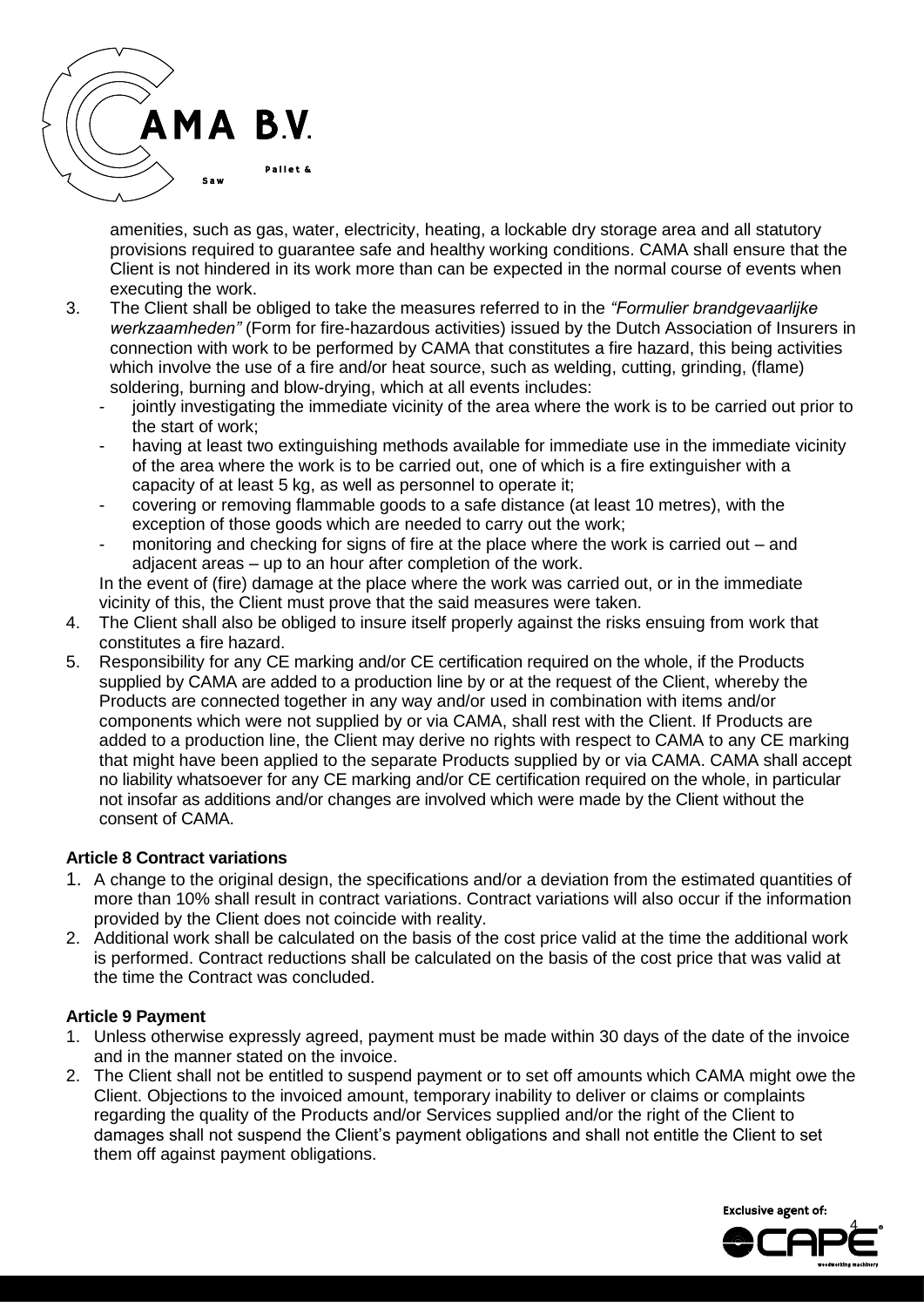

- 3. CAMA shall be entitled at all times to invoice items to be delivered or which have been delivered per part delivery.
- 4. CAMA shall also be entitled, both prior to and after the formation of the Contract, to require security for the payment, advance payment or payment in instalments, this with the right to suspend implementation of the Contract, until the security has been provided and/or the advance payment has been received from the Client. Should security or advance payment be refused or not be provided to the satisfaction of CAMA, CAMA shall be entitled to terminate the Contract, without prejudicing the right of CAMA to payment of the Products already delivered and/or the Services already performed and hold the Client liable for any other damage for CAMA ensuing from this. Rescission provisions as referred to in Article 6:271 of the Civil Code are excluded.
- 5. If payment is not made on time, the Client shall be in default *de jure* without the need for notice of default or demand. CAMA shall then be entitled to charge the Client 1% interest per month from the due date of the invoice.
- 6. If payment has still not been received after a further payment term set with a written demand has elapsed, the Client shall be obliged to reimburse CAMA for judicial and extrajudicial collection costs amounting to 10% of the principal sum owed by Client to CAMA including VAT, with a minimum of  $\epsilon$ 125, irrespective of whether or not CAMA actually had to incur judicial or extrajudicial collection costs and without prejudicing the right of CAMA to claim additional and/or full compensation.

## **Article 10 Retention of title**

- 1. CAMA shall retain the right of ownership to all Products it supplies until the moment that full payment has been made for all Products or Services supplied or still to be supplied by CAMA to the Client, as well as work carried out or to be carried out in connection with any pertinent claims by CAMA relating to the supply of Products or Services and all claims which CAMA is entitled to make against the Client due to its breach of the Contract(s) entered into with CAMA, including collection costs, interest and penalties.
- 2. Transfer of ownership of the Products shall not take place until full payment of all claims as referred to in Article 10.1 has been made.
- 3. Until the transfer of ownership, Client shall be obliged to store the Products supplied by CAMA under the retention of title with the necessary care and to mark them in such a way that it is clear that these Products originated from CAMA. The Client shall be liable for loss or damage with respect to the Products and shall be obliged to pay CAMA damages if and insofar as CAMA is unable to retrieve the Products in full and in good condition.
- 4. Until the transfer of ownership, the Client shall not be authorised to put the Products into the possession of third parties, either in full or in part, or to give them on loan or loan for consumption, to pledge and/or encumber them in any other way, to dispose of or transfer them, unless in connection with the Client's normal business operations.
- 5. If and insofar as the Client fails to meet its (payment) obligations towards CAMA or CAMA has good reason to fear that the Client will fail in these obligations and CAMA has retained ownership of the Products supplied for these obligations, CAMA shall be entitled to repossess its Products, or have them repossessed, without the need for further notice of default or judicial intervention and it shall have irrevocable authorisation from the Client to do so, insofar as necessary. Moreover, the Client shall be obliged to grant CAMA free access to all areas it has in use.
- 6. Following repossession, the Client shall be credited for the market value of the repossessed Products, which may in no case exceed the original price agreed between the Client and CAMA, minus the costs incurred by CAMA in connection with the repossession.

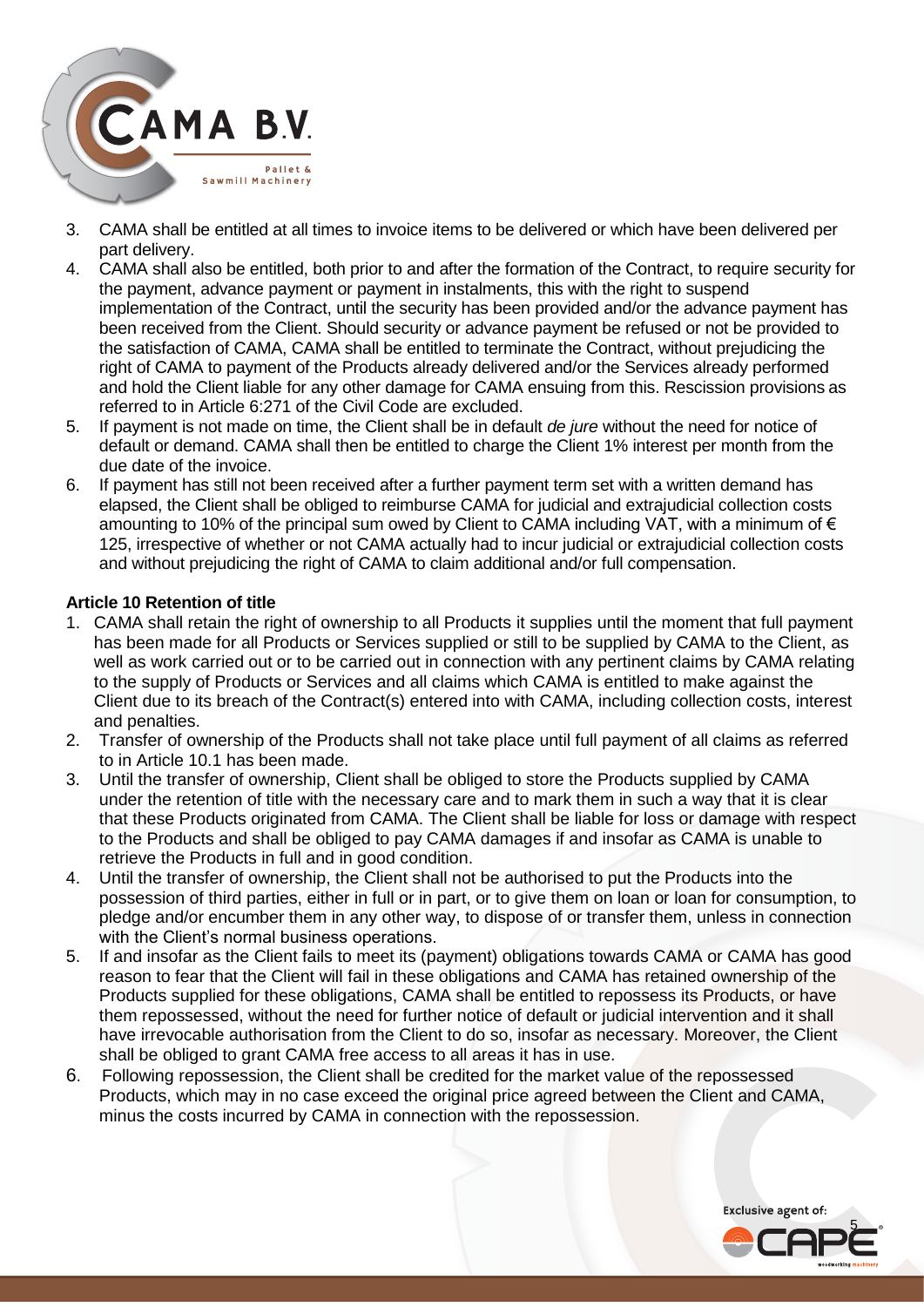

- 7. CAMA shall also be entitled to retain all of the Client's Products that it has in its possession in connection with repairs to be carried out, at the expense and risk of the Client, until all due and payable debts have been settled by the Client.
- 8. CAMA shall also be entitled to the rights described in Articles 10.5 and 10.7 if the Client defers payment, there is an application for and/or declaration of a moratorium, bankruptcy or liquidation of the Client's business.

#### **Article 11 Complaints**

- 1. The Client shall be obliged to inspect the Products supplied immediately on delivery and to make a substantiated report in writing of any defects, discrepancies in quantities or damage within 5 working days, subject to forfeiture of rights.
- 2. If it concerns a defect, discrepancy in quantities or damage that could not reasonably have been identified within 5 working days of receipt of the Products, CAMA shall not be obliged to deal with the complaint, unless a substantiated, written report is submitted to CAMA prior to the due date of the next invoice for the product supplied, or at all events within 14 days of the date of the invoice. If no invoice is due after delivery of the Products, a report must be made within 14 days after the Client became aware or could reasonably be expected to have become aware of the defect, discrepancy in quantities or damage.
- 3. Complaints from the Client regarding (the size of) invoices from CAMA must be reported to CAMA in writing prior to the due date of the invoice, or at all events within 14 days of the date of the invoice to which the complaint refers. With regard to invoices against which the Client has not lodged an objection within this period, it will be taken as given that these are correct and have been accepted by the Client.

#### **Article 12 Return shipments**

1. Without prior written permission, CAMA shall not be obliged to accept return shipments from the Client. Under no circumstances does the acceptance of return shipments imply acknowledgement by CAMA of the reason given by the Client for the return. Products which are no longer in their original condition, are damaged or have no or damaged

packaging may not be returned under any circumstances and will not be accepted by CAMA.

2. All transport and shipping costs in connection with the return shipment shall be borne by the Client. In the case of return shipments approved by CAMA, and if packed and undamaged, CAMA will credit the corresponding invoice value. Until the amount has been credited, the risk regarding the returned Products shall rest with the Client.

#### **Article 13 Warranty**

- 1. If CAMA provides the Client with a warranty regarding Products or Services it has supplied or is to supply, this warranty and the corresponding conditions shall be included explicitly in the tender and/or Contract. After expiry of a stated warranty period, all liability and all obligations of CAMA towards the Client shall cease. In the absence of an explicit warranty clause, the Client will not be entitled to invoke a warranty, unless a warranty derives from mandatory statutory provisions.
- 2. In the case of defects resulting from normal wear and tear, use without prior consultation of or that does not comply with the instructions/product manual, incorrect, negligent or incompetent use or maintenance work performed, changes and repairs carried out by the Client itself or third parties without prior permission from CAMA, an external cause (such as water or fire damage) or if the Client has failed to meet all of its (payment) obligations, CAMA shall not be obliged to meet any warranty obligations. The Client shall not be entitled to refuse payment on the grounds that CAMA has not, not yet or not fully complied with its warranty obligations.

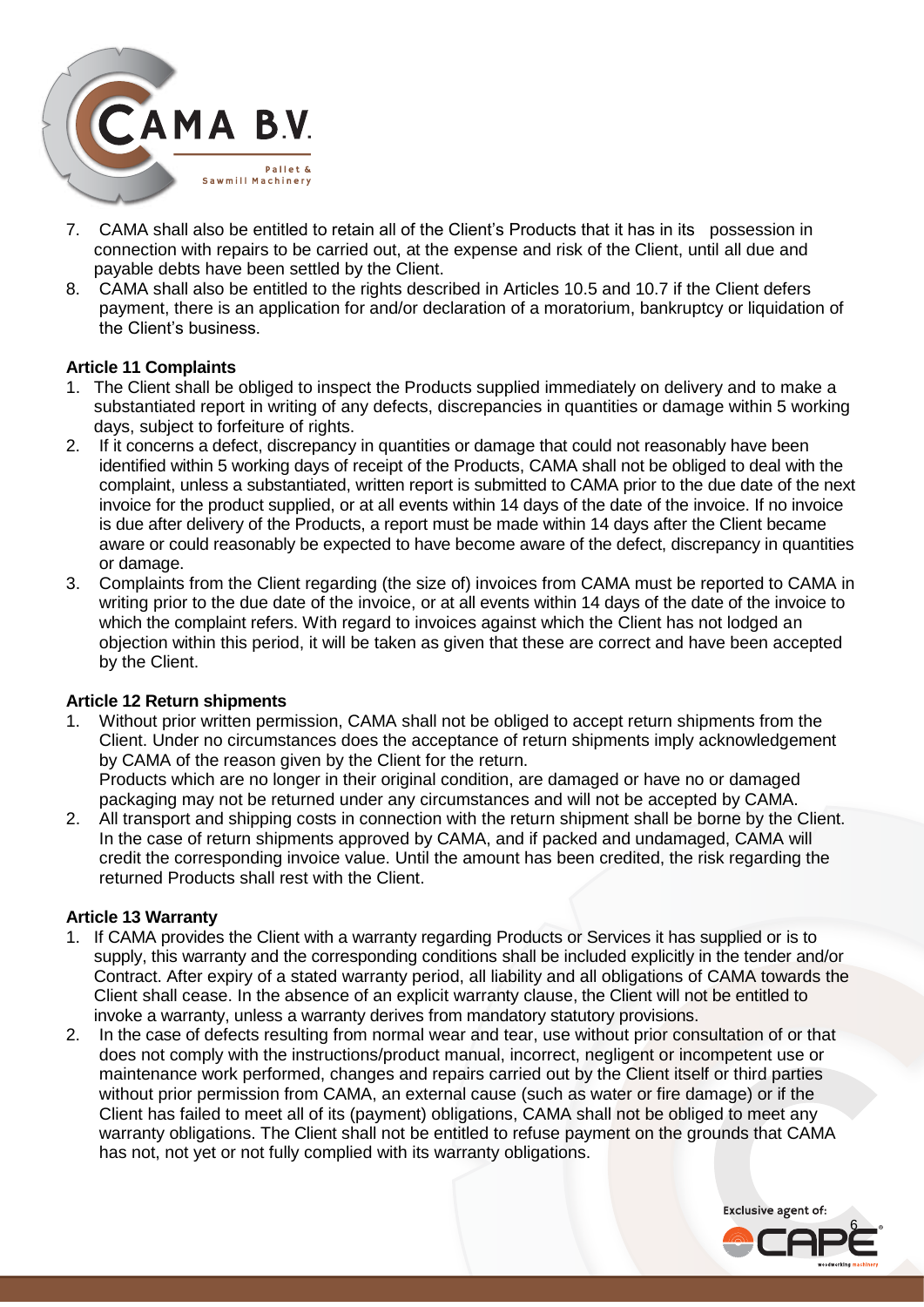

- 3. If the defect arose within the warranty period and the invocation of a warranty is well-founded in all other respects, CAMA shall remedy the defect and the Client must give CAMA the opportunity to do so, unless otherwise agreed. This will take the form of the replacement or repair of the Products supplied or parts thereof, this on condition that – insofar as applicable - the Client returns the Products or parts thereof for repair or replacement to CAMA at the former's expense and risk. If the Contract consisted (partly) of the processing of material supplied by the Client, the Client must supply new material at its own expense and risk. All costs of possible installation, dismantling and assembly, as well as travel and accommodation costs incurred by CAMA, shall also be borne by the Client, unless otherwise agreed.
- 4. If CAMA deems that replacement or repair would be disproportionately expensive or this has already become demonstrably pointless for the Client, the situation shall be remedied via repayment of the price of the defective Products and/or Services supplied to the Client or on a pro rata basis. Under no circumstances shall CAMA be obliged to pay the Client damages in excess of this price.
- 5. No warranty shall be issued for the repair of Client's items which were not supplied by CAMA or of Products which were supplied by CAMA but were not new at the time of delivery.
- 6. If the Client invokes a warranty, but this invocation proves to be unfounded, CAMA shall be entitled to charge the Client for the ensuing work and costs of investigating and remedying the defect, in accordance with its usual tariffs with a minimum of €100.
- 7. The provisions of this Article shall also be applicable to any claims the Client might lodge on the grounds of breach of contract, non-conformity or whatever other reason.

## **Article 14 Liability**

- 1. CAMA shall not be liable for damage that could not have been prevented or avoided by CAMA under the relevant circumstances given normal professional knowledge and with due regard for normal attentiveness and professional practice.
- 2. The obligation of CAMA to pay compensation to Other Party on whatever grounds shall therefore be limited to the damage against which CAMA is insured on the basis of insurance taken out by or for the benefit of CAMA, but shall never exceed the amount paid out in the case in question by this insurance, plus the amount of any excess that is not chargeable to the insurer according to the terms of the policy.
- 3. If and insofar as, for whatever reason, no payment is made by virtue of said insurance or if it is not possible for CAMA to take out such insurance, or not on reasonable terms, at the time of entering into the Contract, or to extend it later on reasonable terms, any liability for damage, costs or otherwise shall be limited to the sum that the Client was charged for the Contract in question (excluding VAT), up to a maximum of  $\epsilon$  50,000 (excluding VAT).
- 4. Under no circumstances but in particular not if the damage results from a delay in the delivery time and the failure of the Products or parts thereof to function (on time) during installation or during repairs - shall CAMA be liable for:
	- consequential damage/loss, damage to items located in the vicinity of the area where work is being carried out, loss of production, lost savings or trading loss suffered by the Client as a result of disruption to the business or the halting of operations, loss of orders, loss of profit;
	- immaterial damage or damage due to death or personal accidents;
	- damage caused by failure of the Client to use Products supplied judiciously and/or in accordance with the agreed or usual purpose;
	- damage caused by an external source, such as fire, terrorism or misuse by vandals, etc.;

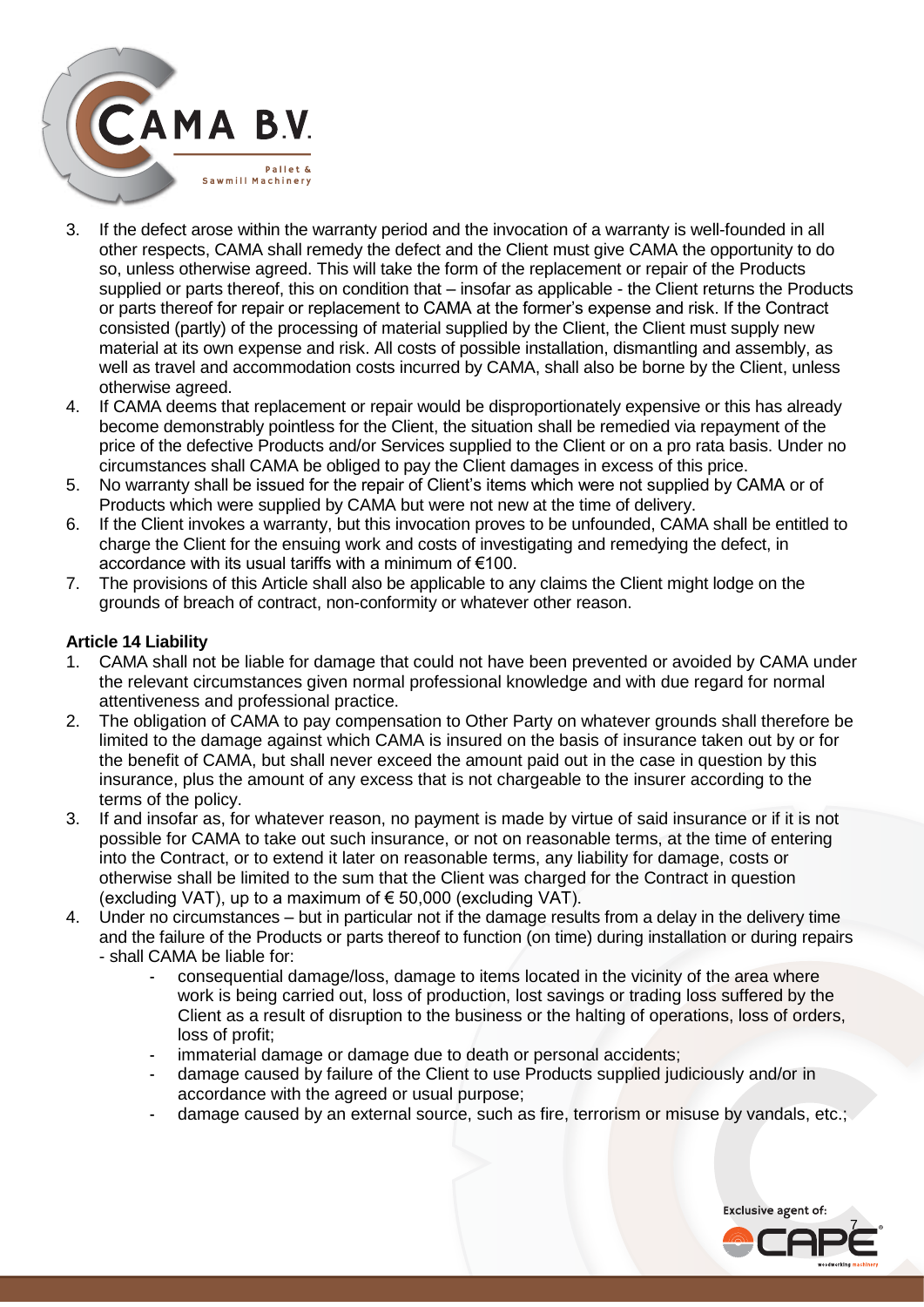

- damage caused by actions or omissions of the Client or third parties without prior consultation of or in conflict with instructions and/or manuals provided by CAMA or in conflict with the Contract and these General Terms and Conditions;
- damage caused because or after the Client processed or treated the Products, supplied them to third parties or arranged for them to be used, to be processed or treated or to be supplied to third parties.

However, should liability be attributed to CAMA and CAMA be obliged to pay damages, the total extent of CAMA's liability for all damage related to the same event or the same defect shall be limited at all events to the reimbursement of no more than the price (excluding VAT) of the Products supplied and/or Services performed which caused the damage, this to a maximum of € 50,000 (excluding VAT).

- 5. CAMA shall accept no liability whatsoever for loss and/or damage suffered by the Client as a result of incorrect or incomplete information provided by or on behalf of the Client whilst it was reasonable for CAMA to rely on the correctness of this information and it acted accordingly.
- 6. The Client shall indemnify CAMA for all possible claims from third parties with respect to damage arising in any way from use of the Products supplied to the Purchaser and/or Services performed for them, this with due observance of the provisions set out in this Article.
- 7. The Client shall also indemnify CAMA for all claims from third parties regarding damage caused by the violation of intellectual and/or industrial property rights through the use of drawings, data, materials or components, or through the application of a working method that was provided or prescribed by or on account of the Client for the implementation of the Contract.

## **Article 15 Force majeure**

- 1. Force majeure shall apply if the cause of the temporary or ongoing failure to fulfil the Contract cannot reasonably be attributed to CAMA. This is the case if the obstruction lies in circumstances beyond the will and/or fault and/or action of CAMA and/or it should not be held responsible by virtue of the law or social norms.
- 2. At all events, force majeure refers to any unforeseen circumstance, also of an economic nature, as a consequence of which normal implementation of the Contract is not reasonably possible, at least cannot reasonably be demanded of CAMA. Such circumstances include but are not limited to incomplete, incorrect and/or delayed delivery by suppliers, sub-contractors and carriers, days not worked due to weather conditions, fire, theft, terrorist attacks or similar threats of the same in the Netherlands or any other country where CAMA or suppliers might have branches, disruptions in the supply of energy, defects in machinery or modes of transport, sicknesses, strikes, import or trade restrictions, work stoppages and other serious disruptions to business.
- 3. During the period in which the delivery of Products or the performance of Services is obstructed due to force majeure, CAMA shall be entitled, without any obligation to pay compensation to the Client for any loss or damage it might suffer as a result of the failure to perform, to suspend performance of the Contract during a maximum period of three months, to be calculated from the date the force majeure commenced.
- 4. After this period of three months has expired, both parties may terminate the Contract in full or in part, without judicial intervention by means of a written declaration addressed to the other party, without this resulting in any obligation to pay compensation. The rescission provisions as referred to in Article 6:271 of the Dutch Civil Code are excluded.
- 5. Insofar as CAMA has already partially performed its obligations under the Contract, or will only be able to partially perform its obligations, at the inception of the state of force majeure, and if independent value can be attributed to the part performed or to be performed, CAMA shall be entitled to invoice separately the part that has already been performed or will be performed. The Client shall be obliged to pay this invoice as if it were a separate Contract.